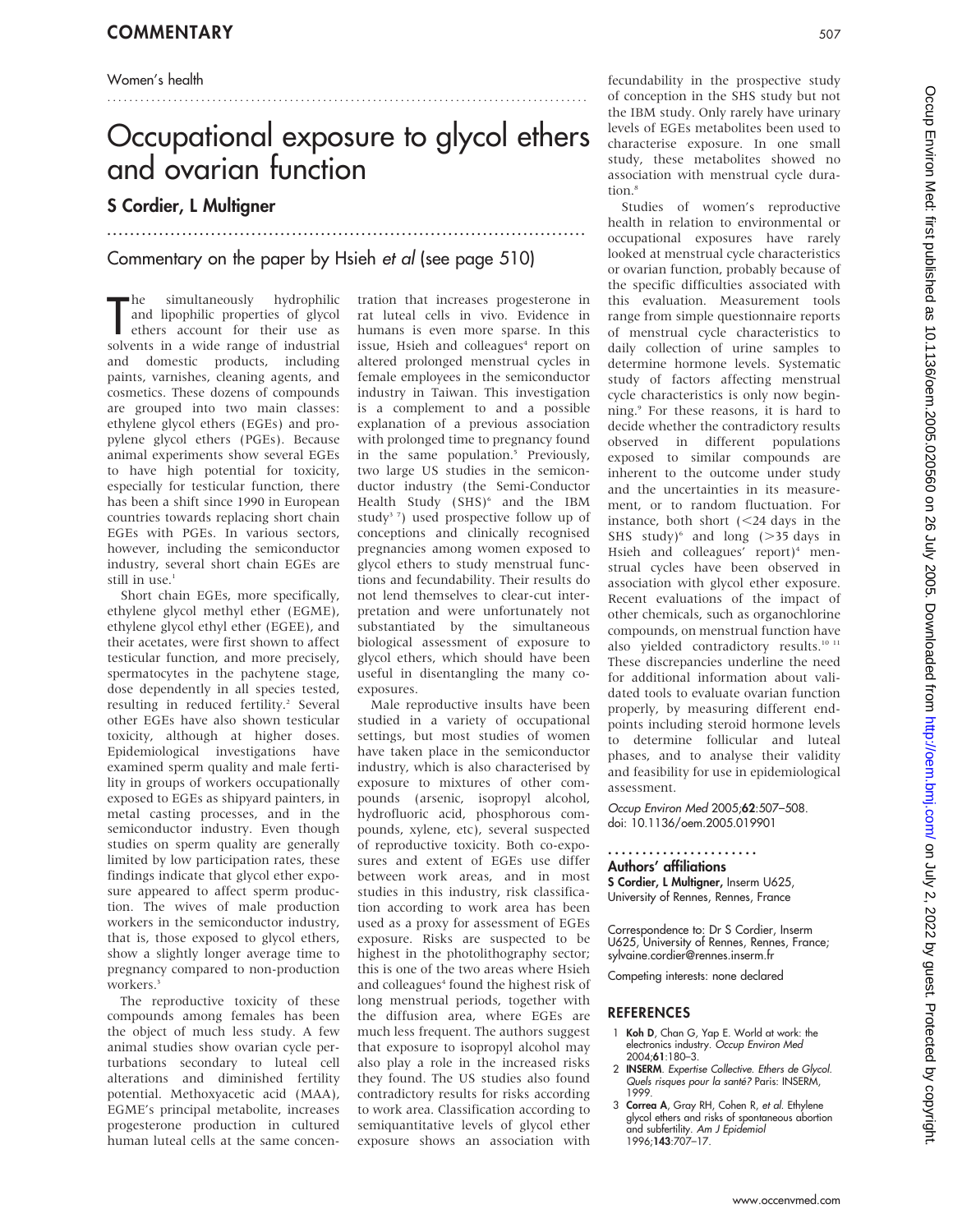- 4 Hsieh GY, Wang JD, Cheng TJ, et al. Prolonged menstrual cycles in female workers exposed to ethylene glycol ethers in the semiconductor manufactur-
- ing industry. Occup Environ Med 2005;62:510–16. 5 Chen PC, Hsieh GY, Wang JD, et al. Prolonged time to pregnancy in female workers exposed to ethylene glycol ethers in semiconductor
- manufacturing. Epidemiology 2002;13:191–6. 6 Schenker MB. Reproductive and other health effects of semiconductor work: the

#### Semiconductor Health Study. Am J Ind Med 1995;28:635–7.

- 7 Gray RH, Correa A, Hakim RR, et al. Ethylene glycol ethers and reproductive health in semiconductor workers. Occup Hyg 1996;2:331–8.
- 8 Chia SE, Foo SC, Khoo NY, et al. Menstrual patterns of workers exposed to low levels of .<br>2-ethoxyethylacetate (EGEEA). *Am J Ind Med* 1997;31:148–52.
- 9 Liu Y, Gold EB, Lasley BL, et al. Factors affecting menstrual cycle characteristics. Am J Epidemiol 2004;160:131–40.
- 10 Windham GC, Lee D, Mitchell P, et al. Exposure to organochlorine compounds and effects on<br>ovarian function. *Epidemiology*
- 2005;16:182–90. 11 Cooper GS, Klebanoff MA, Promislow J, et al. Polychlorinated biphenyls and menstrual cycle characteristics. Epidemiology 2005;16:191–200.

### **Pollution**

# Self report and GIS based modelling as indicators of air pollution exposure: is there a gold standard?

.......................................................................................

## F Forastiere, C Galassi

...................................................................................

## Commentary on the paper by Heinrich et al (see page 517)

Exposure to traffic generated pollu-<br>tants, especially among people liv-<br>ing along busy roads, has been<br>associated with increased risk of respiraxposure to traffic generated pollutants, especially among people living along busy roads, has been tory disorders among children and adults as well as with overall mortality.1–5 Simple exposure indicators (self report, distance from pollutant sources, traffic density) and more complex and integrated models that take into account demographic factors and land use by means of geographic information system (GIS) based technology<sup>6–8</sup> have been employed in epidemiological studies.

As has happened in the past in occupational epidemiology, environmental epidemiologists are trying to develop more accurate methods for assessing air pollution exposure.<sup>9</sup> As a result, comparing the different methods available is of great interest. In this issue, Heinrich et al have compared parental report of traffic intensity near homes (cars, trucks, buses, and mopeds on the street of residence and other nearby streets) with a combination of air pollution measures (fine particle mass, filter absorbance, and nitrogen dioxide) and GIS based modelling in two different European locations (the Netherlands and Munich, Germany).<sup>10</sup> They found that predicted exposure estimates for air pollutants increased with self reported traffic level in Munich and in urban areas of the Netherlands. However, agreement rates between the two methods were relatively low for all three pollutants studied, and subjective assessments consistently overestimated fine particulate matter and nitrogen dioxide, in both locations and

particularly in rural areas. The authors underline the limited validity of self reported traffic intensity measures.

From the results of this study should we conclude that subjective measures are bad and should not be used any more? Are the ''objective'' GIS based modelling methods the gold standard to recommend? Let us look at the main points.

The best way to learn about a specific fact, at least in theory, is to ask the most informed subject—that is, the person who is experiencing the exposure at issue, especially when his judgement can integrate several aspects like exposure intensity, distance from the source, and protective and remedial measures. Several well designed case-control studies in the occupational setting have used self reported exposures to toxic substances for this purpose.<sup>11</sup> Beyond real exposure, however, self report is influenced by several other factors that may vary from one subject to another: individual perception, annoyance, socioeconomic and cultural background, and perhaps environmental ''worry''. The propensity to report more illnesses and symptoms as a result of proximity to a potential hazard, in the absence of a measurable biological effect, has been named ''awareness bias''.12 Moffat and colleagues<sup>12</sup> showed the influence of such awareness bias in two epidemiological studies conducted in communities exposed to emissions from heavy industry. The influence of the disease status on the report of exposure has not been described, to our knowledge, in air pollution studies. The possibility of this

bias makes the use of self report problematic, however, unless there is special care taken to standardise information collection, to use simple and easy to understand terms, to employ relative or ''objective'' benchmarks, and to evaluate repeatability of the questionnaire.

The need to apply individual exposure estimates to air pollutants to large study populations has motivated the use of GIS in which geographic data are combined with concentration measurements to estimate exposures for subjects of large populations.<sup>67</sup> In the original methodological study reported by Brauer and colleagues,<sup>8</sup> and described here by Heinrich et al, 40 measurement sites within each of the two study areas provided annual average pollutant concentrations. Regression models predicting these concentrations were developed on the basis of population density and traffic intensity within buffer zones up to 1000 metres. The variability explained from the regression models using the 40 sites were 73% and 56% for  $PM_{2.5}$ , respectively for the two locations, and 81% and 67%, for filter absorbance (a marker of diesel exhaust).8 Air pollutant concentrations at the home address of the study subjects were estimated from these models. The performances of the models were good enough to render the method very attractive for exposure assessment. However, it is also evident that the ''predicted exposure'' for any individual subject in the study is affected by error and cannot be considered ''the gold standard''. Moreover, as the authors are well aware, GIS data cannot account for local scale differences when the grid size available is large because traffic related air pollutants exhibit substantial variability at distances of 50 m or less from major roads. Finally, exposures to some primary pollutants emitted from vehicular traffic may be overlooked with this method.

The past debate over exposure assessment in occupational epidemiology has some analogies.<sup>9</sup> Work histories and job titles are of limited value in many instances and it may be difficult to obtain unbiased and valid estimation of occupational exposures in large